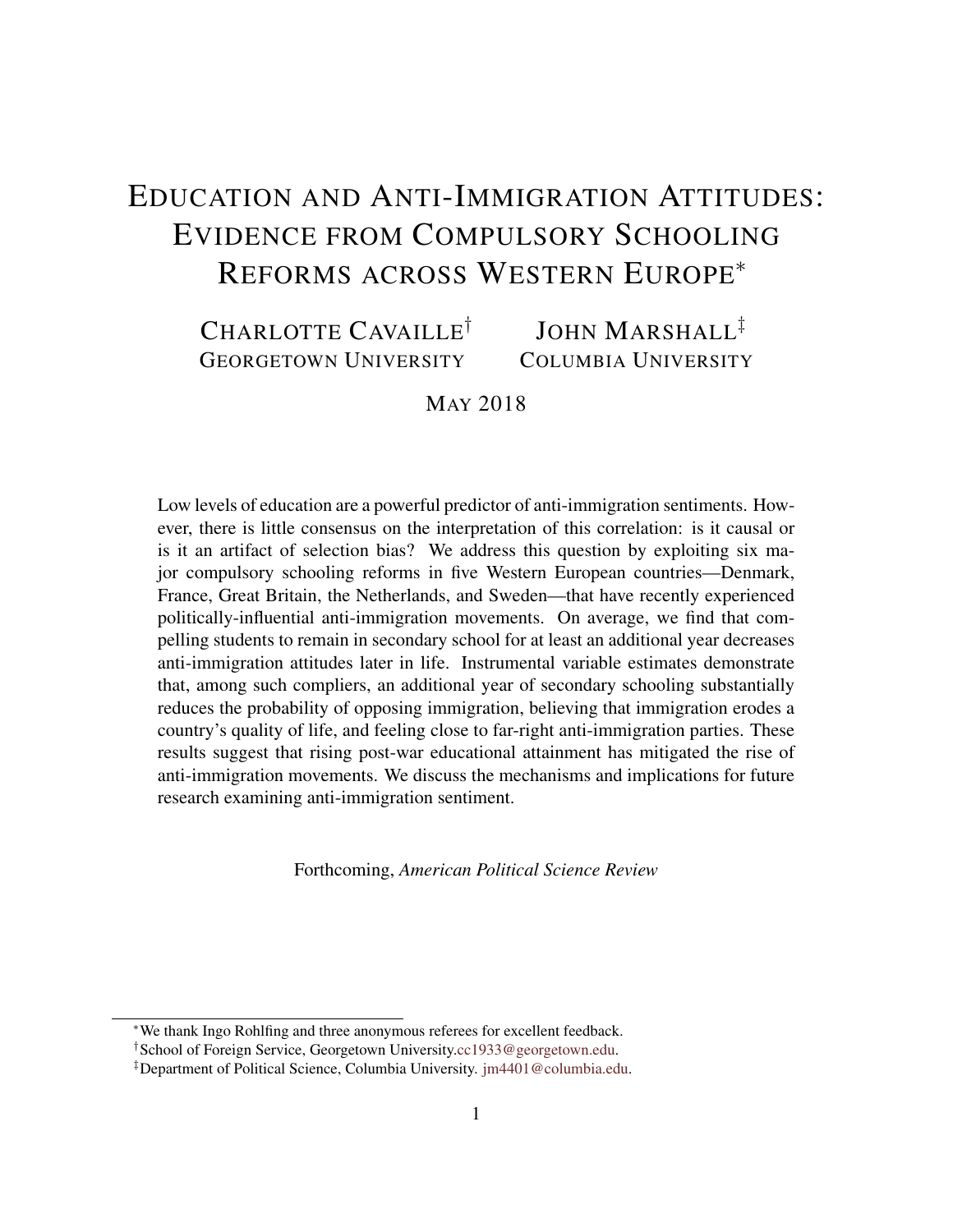# 1 Introduction

Amidst the uncertainty ushered in by Brexit, refugee inflows in Germany and Sweden, and the electoral strength of far-right candidates in France or the Netherlands, one fact stands out as undisputed: a citizen's level of education is one of the best predictors of support for populist far-right candidates [\(Becker and Fetzer](#page-18-0) [2016\)](#page-18-0). To explain this pattern, researchers and pundits have emphasized the mediating role of anti-immigration attitudes. Because less-educated voters are more hostile to immigration, they are also more likely to embrace platforms that link immigrants to criminality, stagnating wages, higher taxes, or to the decline of "native culture" [\(Hainmueller and](#page-18-1) [Hopkins](#page-18-1) [2014\)](#page-18-1). Such assertions prompt the following question: is the relationship between education and anti-immigration attitudes causal? In other words, does education decrease an individual's likelihood of holding anti-immigration attitudes later in life?

Two non-competing sets of theories contend that education's effect on anti-immigration attitudes is indeed causal. One focuses on ethnocentrism and argues that schooling, because it "explicitly promote(s) tolerance, improve(s) knowledge of and appreciation for foreign cultures, and create(s) cosmopolitan social networks," generates "more pro-immigrant sentiment among more educated individuals" [\(Hainmueller and Hopkins](#page-18-1) [2014:](#page-18-1)79). In this "education-as-character-shaping" literature, the experience of education directly translates into attitudinal differences: "education changes outlook," providing "one of the few known social brakes against intolerance and other antidemocratic sentiments" [\(Napier and Jost](#page-19-0) [2008:](#page-19-0)614).

A second line of argument highlights the emergence in advanced democracies of a new structural cleavage pitting those adversely affected by deindustrialization, automation, and globalization both materially and symbolically—against those benefiting from these structural changes (e.g. [Kitschelt](#page-18-2) [1997\)](#page-18-2). Individuals without qualifications fall on the losing side of this cleavage. For such voters, the activation of physical and cultural boundaries—signified by economic protectionism and ethnocentric policies—may boost their disposable income [\(Scheve and Slaughter](#page-19-1) [2001;](#page-19-1)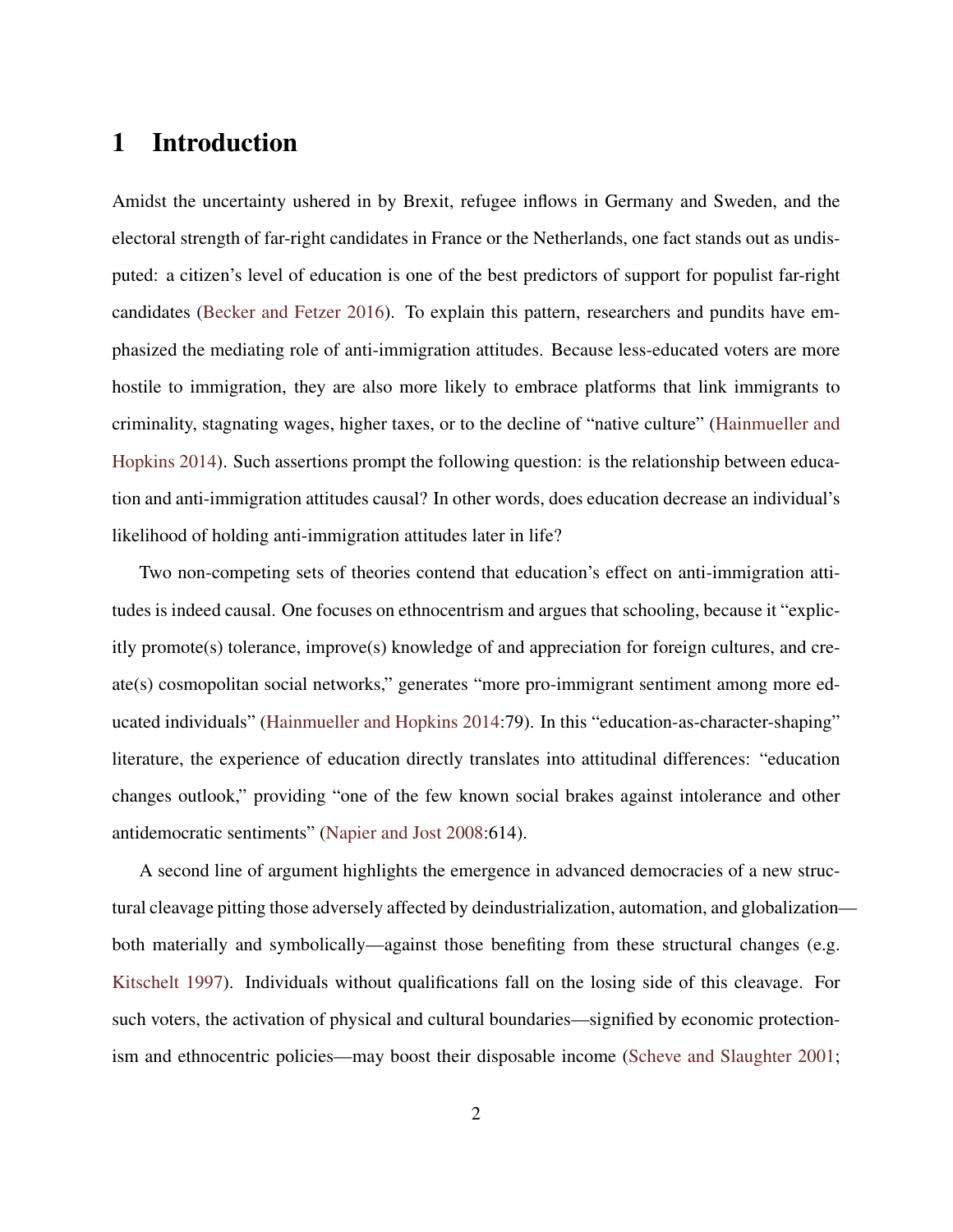[Mayda](#page-19-2) [2006\)](#page-19-2), in addition to their self-worth and social status [\(Lamont and Molnar](#page-19-3) [2002;](#page-19-3) [Shayo](#page-19-4) [2009\)](#page-19-4). In this "education-as-cleavage" literature, education not only matters because of what happens while one is getting an education but also because of everything else that happens after exiting the educational system: the successful completion of additional degrees translates into different life expectations and experiences—e.g. lower unemployment risks, higher wages, and different occupational choices—that make one less likely to hold anti-immigration attitudes.

Both theories rest on the assumption that the negative correlation between education levels and anti-immigration sentiment (e.g. [Citrin et al.](#page-18-3) [1997;](#page-18-3) [Hainmueller and Hiscox](#page-18-4) [2007;](#page-18-4) [Mayda](#page-19-2) [2006\)](#page-19-2) is, at least partly, causal. However, the validity of this underlying premise has not been definitively established [\(Hainmueller and Hopkins](#page-18-1) [2014\)](#page-18-1). First, educated individuals may be less likely to exhibit anti-immigration attitudes due to unobserved differences in their upbringing, opportunities, or peers [\(Kam and Palmer](#page-18-5) [2008\)](#page-18-5). Comprehensively controlling for such differences represents a major challenge, not least because political attitudes already differ across first-year high-school students that ultimately complete different levels of schooling [\(Jennings and Niemi](#page-18-6) [1981\)](#page-18-6). Second, researchers risk introducing upward and downward biases by including variables as controls that are themselves consequences of education. For instance, extant studies often control for income, residential location, and partisanship (e.g. [Citrin et al.](#page-18-3) [1997;](#page-18-3) [Hainmueller and Hiscox](#page-18-4) [2007;](#page-18-4) [Mayda](#page-19-2) [2006\)](#page-19-2); each post-treatment variable is likely to be determined by education while also affecting immigration attitudes.

In this research letter, we leverage quasi-experimental variation to identify the effect of compulsory education reforms and an additional grade of high school on anti-immigration attitudes in five Western European countries currently facing significant anti-immigration movements. We use a regression discontinuity (RD) design to exploit six major compulsory schooling reforms that significantly impacted cohorts in Denmark, France, Great Britain, the Netherlands, and Sweden. The reforms, on average, increased a student's secondary schooling by 0.29 years, without affecting tertiary education. This set of reforms contrasts with [d'Hombres and Nunziata](#page-18-7) [\(2016\)](#page-18-7), who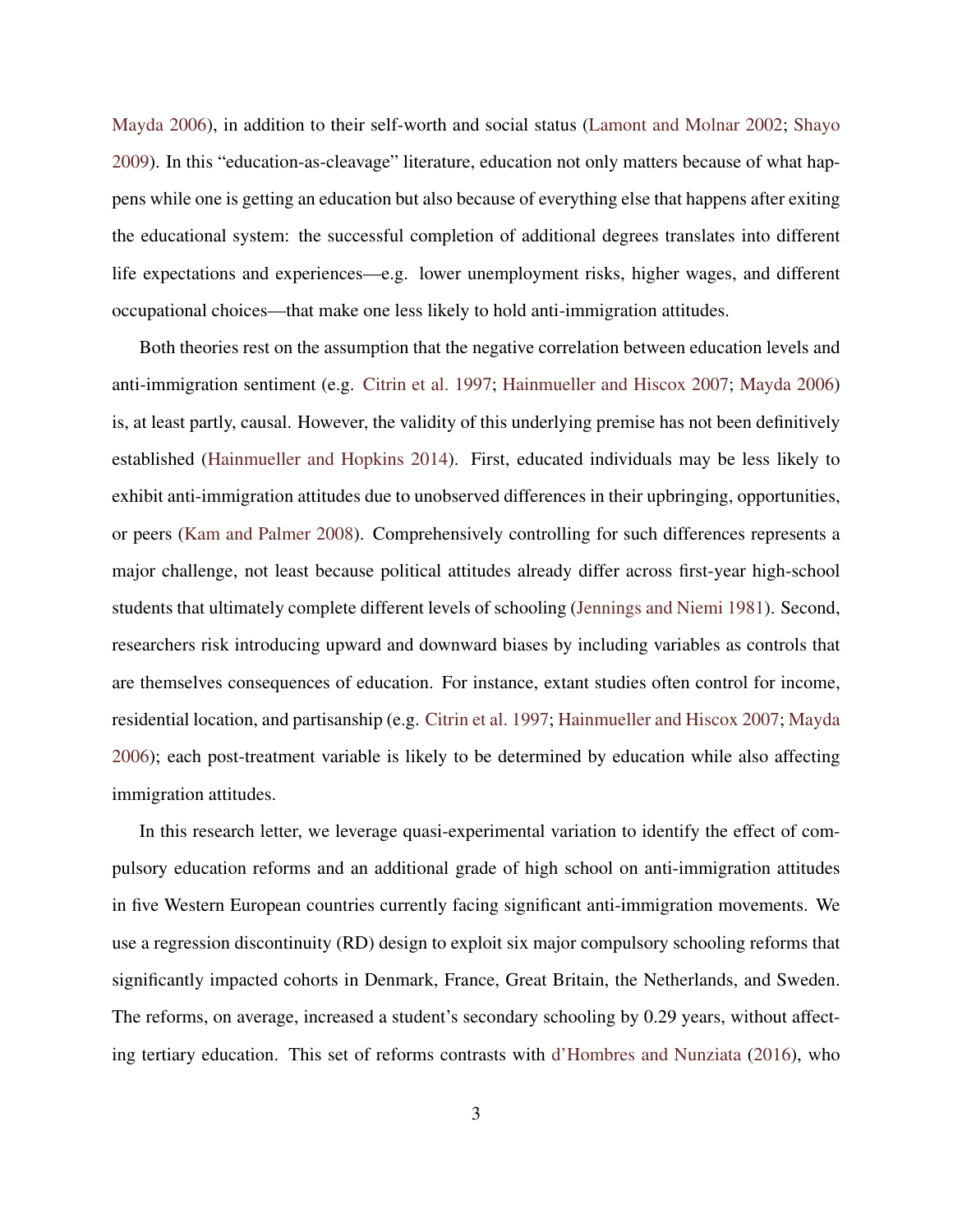conduct a similar analysis including reforms that did not significantly increase schooling among the same survey respondents.<sup>[1](#page-0-0)</sup>

Pooling across countries, we find that reforms inducing individuals to remain in secondary education significantly decrease their hostility to immigration. On average, an additional year of schooling reduces support for immigration restrictions and the belief that immigration makes the country a worse place to live by 8 and 18 percentage points respectively, and ultimately reduces closeness to far-right anti-immigration parties by more than a quarter of its mean. While lacking statistical power, our country-by-country analyses suggest that education induced greatest tolerance for immigrants in Denmark, France, and the Netherlands, and may have produced larger effects in Great Britain after the emergence of the United Kingdom Independence Party (UKIP). These findings thus indicate that the widely-cited attitudinal differences between those without high school education and the rest of the population cannot be solely attributed to selection bias. The paper concludes by considering possible mechanisms and implications for future research.

# 2 Research Design

After World War II, countries across Western Europe passed laws raising the legal age at which a child is permitted to leave compulsory education. Individuals belonging to the first cohorts subject to higher leaving ages are assigned a strong incentive to remain in school for at least an additional year. Compulsory schooling laws are widely used in labor economics to estimate the returns to schooling (e.g. [Brunello, Fort and Weber](#page-18-8) [2009;](#page-18-8) [Oreopoulos](#page-19-5) [2006\)](#page-19-5). Using a RD design, we follow these approaches to identify the effects of education on anti-immigration attitudes.

<sup>&</sup>lt;sup>1</sup>Appendix Table A1 demonstrates that we fail to detect a first stage for seven reforms included in their sample, which could significantly drive their estimates. Other extensions and methodological improvements include: examining secondary education's effects on closeness to far-right parties, as well as considering broader mechanisms underpinning the results; addressing the empirical concern that the effects reflect trends that differ between affected and unaffected cohorts; and reinforcing our findings with out-of-sample validation exercises.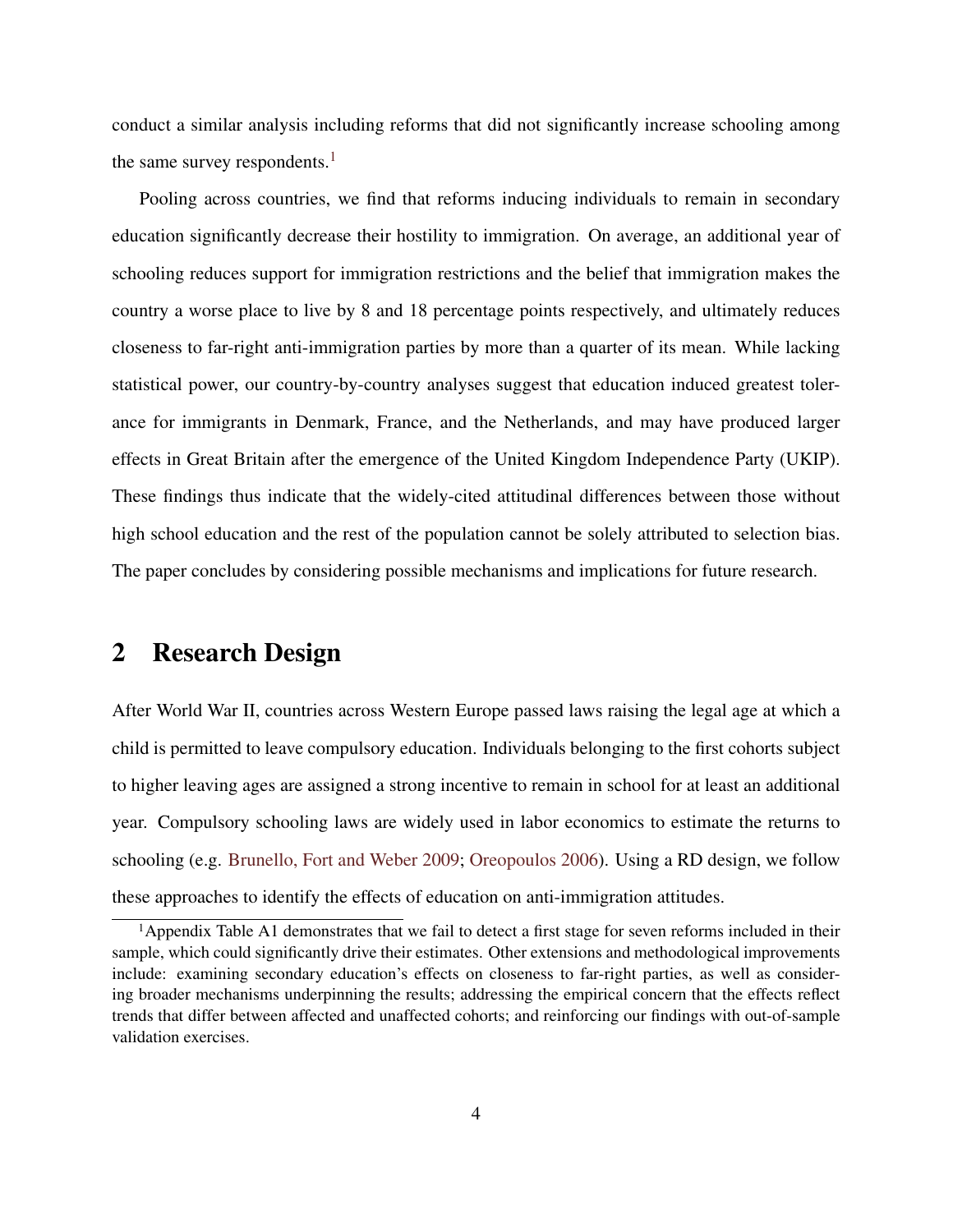<span id="page-4-0"></span>

| Country                    | Date of<br>reform | Year<br>reform<br>came into | Change in<br>minimum<br>school | Change in<br>years of<br>compulsory | Year of<br>birth of<br>first affected |  |
|----------------------------|-------------------|-----------------------------|--------------------------------|-------------------------------------|---------------------------------------|--|
|                            | passing           | effect                      | leaving age                    | education                           | cohort                                |  |
| Denmark                    | 1958              | 1958                        | 14 to 15                       | 7 to 8                              | 1944                                  |  |
| France                     | 1959              | 1967                        | 14 to 16                       | 8 to 10                             | 1953                                  |  |
| <b>Great Britain</b>       | 1944              | 1947                        | 14 to 15                       | 9 to $10$                           | 1933                                  |  |
| Great Britain <sup>†</sup> | 1962              | 1972                        | 15 to 16                       | $10 \text{ to } 11$                 | 1957                                  |  |
| <b>Netherlands</b>         | 1975              | 1974                        | 15 to 16                       | 9 to 10                             | 1959                                  |  |
| Sweden                     | 1962              | 1965                        | 14 to 15                       | 8 to 9                              | 1951                                  |  |

Table 1: Compulsory education reforms

*Notes*: †The second reform in Great Britain was first passed in 1962, but not implemented until a 1972 statutory instrument. The British reforms did not affect Northern Ireland.

#### 2.1 Data

We focus on six major compulsory schooling reforms across five countries; namely, one reform in Denmark, France, the Netherlands, and Sweden, and two reforms in Great Britain.[2](#page-0-0) Table [1](#page-4-0) lists these reforms, highlighting the date and nature of the reform, as well as the cohorts affected. Detailed information on each reform is provided in Appendix section A.1. Importantly for our question at hand, each country in our sample has since experienced politically-influential antiimmigration movements.

Our empirical strategy relies on a large sample of respondents from cohorts born just late enough and not quite late enough to be affected by the reform. Accordingly, we pool seven waves of the European Social Survey (ESS) collected between 2002 and 2014, restricting our sample to adults aged [3](#page-0-0)0 and above and born after 1915.<sup>3</sup> A key feature of the ESS is its battery of

<sup>2</sup>We first identified 14 countries that passed reforms in the post-war period. Unlike [Brunello, Fort and](#page-18-8) [Weber](#page-18-8) [\(2009\)](#page-18-8) and [d'Hombres and Nunziata](#page-18-7) [\(2016\)](#page-18-7), we dropped the nine countries—Austria, Belgium, Finland, Germany, Greece, Ireland, Italy, Portugal, and Spain—where we were unable to detect statistically significant increases in education attainment in our sample at the 10% level. Appendix Table A1 reports the correspondingly weak results for these countries.

<sup>&</sup>lt;sup>3</sup>The ESS uses random probability methods to construct 2,000-person samples per country-round that are nationally representative of residents aged 15 and above. All surveys are conducted in-person.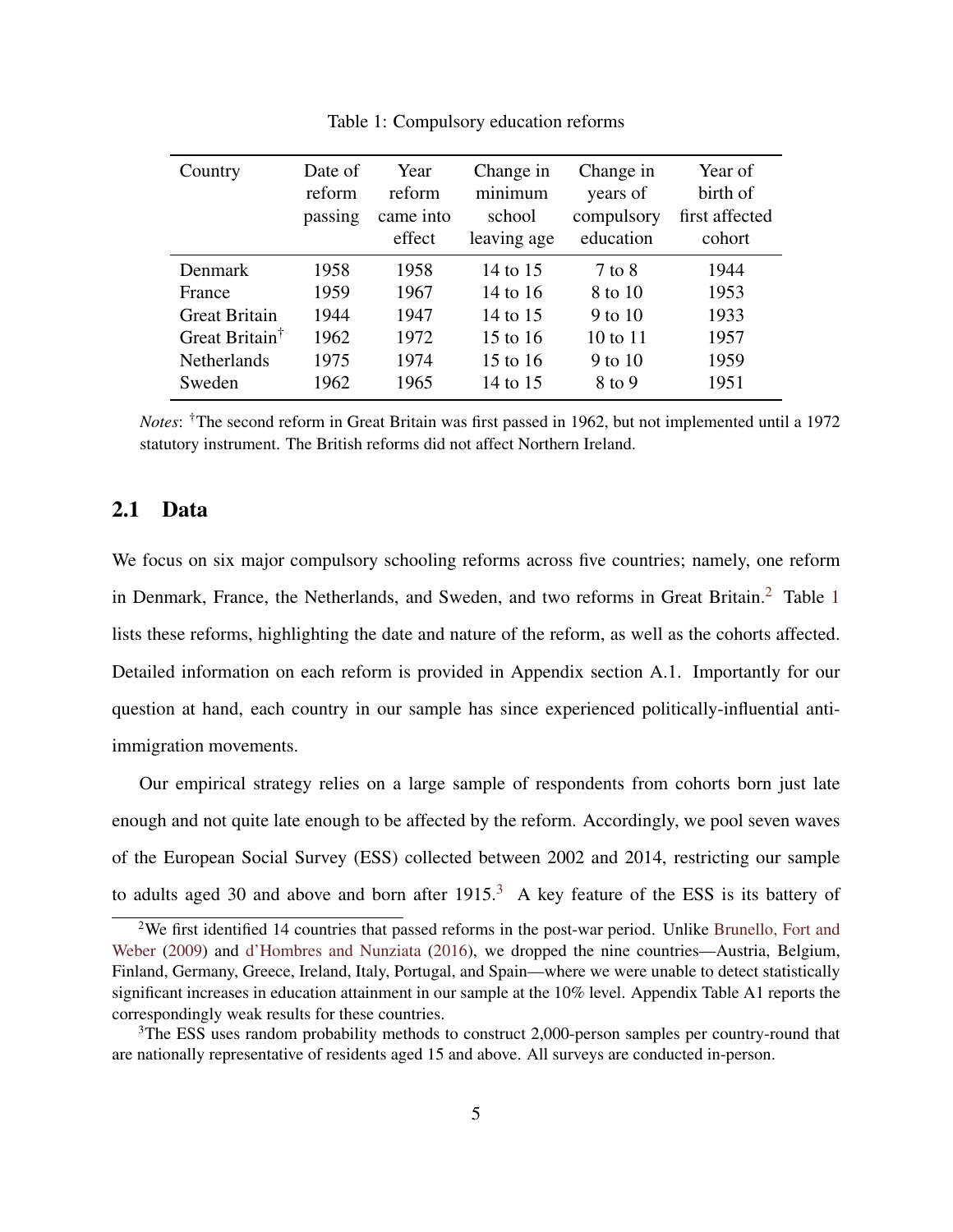<span id="page-5-0"></span>

| Item | Wording                                                                                                                                                              | Response categories                                                                                                  |
|------|----------------------------------------------------------------------------------------------------------------------------------------------------------------------|----------------------------------------------------------------------------------------------------------------------|
| 1    | To what extent do you think [country] should allow<br>people of the same race or ethnic group as most<br>[country] people to come and live here?                     | Allow Many / Some / Few /<br>None                                                                                    |
| 2    | How about people of a different race or ethnic<br>group from most [country] people?                                                                                  | Allow Many / Some / Few /<br>None                                                                                    |
| 3    | How about people from the poorer countries outside<br>Europe?                                                                                                        | Allow Many / Some / Few /<br>None                                                                                    |
| 4    | Is it generally bad or good for [country]'s economy<br>that people come to live here from other countries?                                                           | $0/10$ scale: Bad $(0)$ Good $(10)$                                                                                  |
| 5    | Is [country]'s cultural life generally undermined or<br>enriched by people coming to live here from other<br>countries?                                              | $0/10$ scale: Undermined $(0)$<br>Enriched (10)                                                                      |
| 6    | Is [country] made a worse or a better place to live<br>by people coming to live here from other countries?                                                           | $0/10$ scale: Worse $(0)$ Better<br>(10)                                                                             |
| 7    | Is there a particular political party you feel closer to<br>than all the other parties? [If yes] Which party feel<br>closer to? How close do you feel to this party? | Yes/No; list of political parties;<br>Not at all close $(1)$ , Not close $(2)$ ,<br>Quite close (3), Very close (4). |

#### Table 2: Immigration item wording

immigration questions repeated in each survey wave. Since the reforms generally occurred in the 1960s and 1970s, these surveys capture downstream attitudes once anti-immigration movements developed and respondents reached middle-age.

# 2.2 Outcome of Interest: Anti-Immigration Attitudes

To measure anti-immigration attitudes, we derive our dependent variables from the seven survey items listed in Table [2.](#page-5-0) The first three items reflect preferences for the number of different types of immigrant allowed into the country. The second set of three items reflect beliefs about the consequences of immigration on the economy, national culture, and quality of life. The final item captures self-identified closeness to far-right anti-immigration parties; Appendix section A.2 details our coding of such parties.

Simply examining the raw responses encounters two issues. The first issue is that responses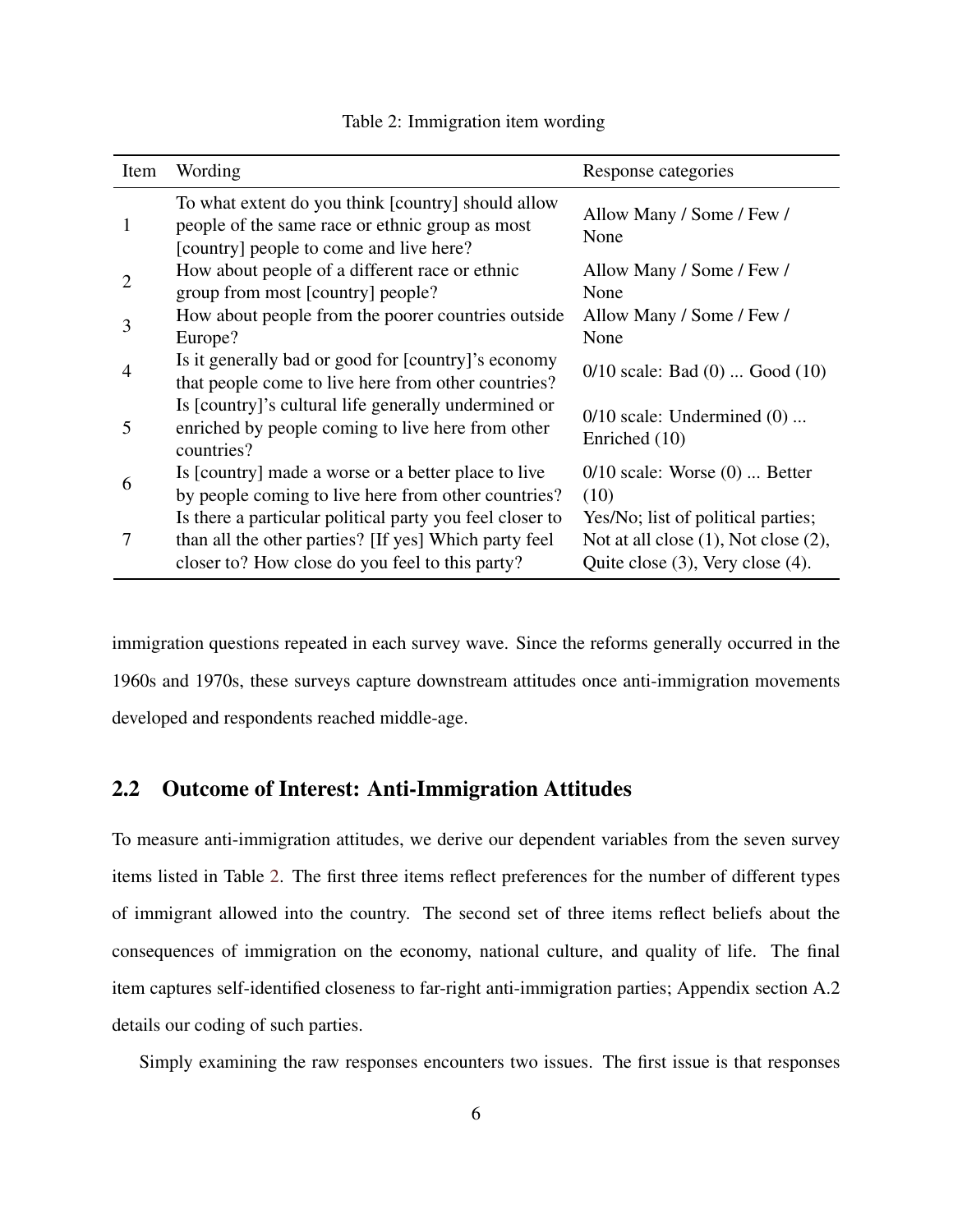to identical questions may not be comparable because reference points and the interpretation of non-extreme responses are likely to vary by country and wave. Furthermore, ordinal scales impose a linear relationship that may not hold if the causal relationship is actually non-linear or because differences between levels are not perceived to be linear by respondents. Our solution is to re-code survey responses as binary variables anchored around reference points that are likely to be interpreted similarly across countries and time. Specifically, we transform items 1-3 into indicators for respondents that answer "none." Since social desirability bias might induce respondents to avoid offering such an uncompromising answer, we also define indicators for respondents answering either "none" or "few." Answers to items 4-6 bunch at 5, suggesting that respondents generally understood this as the point of indifference. We consequently re-code items 4-6 each as an antiimmigration indicator for respondents selecting an anti-immigration response category (i.e. 0-4). Finally, we code closeness to a far-right party as an indicator for any level of closeness among respondents that feel closest to such parties. Individuals who do not feel close to a party, or who feel close to a non far-right party, are coded as 0.

The second issue regards the likelihood that preferences for different types of immigrant (items 1-3) cannot be examined separately. Respondents that oppose immigration may express their opposition differently across items, depending on whether they demand restrictions based on income, race, or both. Appendix section A.2 explains in detail why we prefer a holistic approach distinguishing between unconditional support for any type of immigrants and wanting to restrict entry to one or more type(s) of immigrant(s). To capture anti-immigration preferences, we thus define an anti-immigration indicator for respondents who express support for limiting entry to *at least* one type of immigrant. We implement this approach using both the "none" and the "none or few" indicators mentioned above. Tables A14-A16 report broadly similar—but, as anticipated, weaker—results when using coding approaches that treat items 1-3 as if independent.

Finally, we aggregate across the resulting six binary variables to produce an additive scale of anti-immigration sentiment designed to capture an individual's latent disposition toward immigra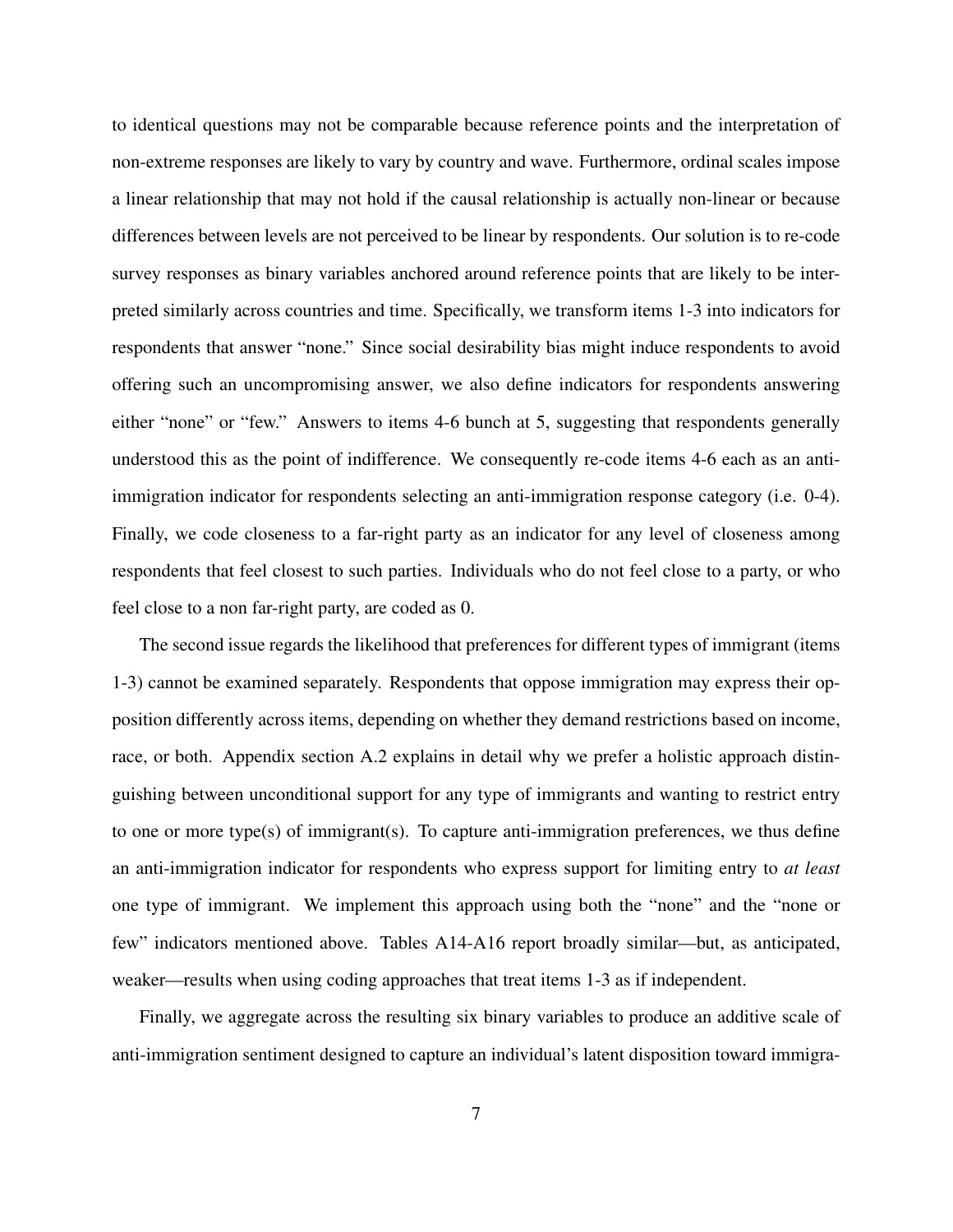tion. By averaging across these outcomes, standardized both across and also within countries, we reduce the measurement error arising from individual items. More information on these scales which, for the across- and within-country standardizations, have high inter-item reliability coefficients of 0.78 and (a cross-country average of) 0.75, respectively—is available in Appendix section  $A.2.<sup>4</sup>$  $A.2.<sup>4</sup>$  $A.2.<sup>4</sup>$ 

# 2.3 Identification Strategy

To identify the effects of compulsory education reform eligibility, we use a RD design to compare cohorts just young enough to be affected by the reforms to cohorts just too old to have been affected. We thus define our treatment—being affected by a compulsory education reform—for respondent *i* from cohort *b* in country *c* as:

$$
reform_{bc} = \begin{cases} 0 & \text{if birth year}_{bc} - birth year first affected_{bc} < 0 \\ 1 & \text{if birth year}_{bc} - birth year first affected_{bc} \ge 0 \end{cases}
$$
 (1)

where *birth year first affected*<sub>*bc*</sub> is the birth year of the first cohort affected by a reform. We then identify the local average treatment effect of our compulsory education reforms, among cohorts just young enough to be affected by the reforms, by estimating the following regression:

$$
y_{ibc} = \beta reform_{bc} + f(x_{bc}) + \varepsilon_{ibc},
$$
\n(2)

where  $y_{ibc}$  is an individual's anti-immigration attitudes, and  $f$  is a function of our running variable  $x_{bc} := birth \, year_{bc} - birth \, year \, first \, affected_{bc}$ . In our baseline specification, *f* is a local linear regression using a triangular kernel and the optimal bandwidth recommended by [Calonico, Catta](#page-18-9)[neo and Titiunik](#page-18-9) [\(2014\)](#page-18-9). Intuitively, this entails controlling for trends across (around ten) cohorts

<sup>4</sup>Table A13 reports similar results using factor analysis.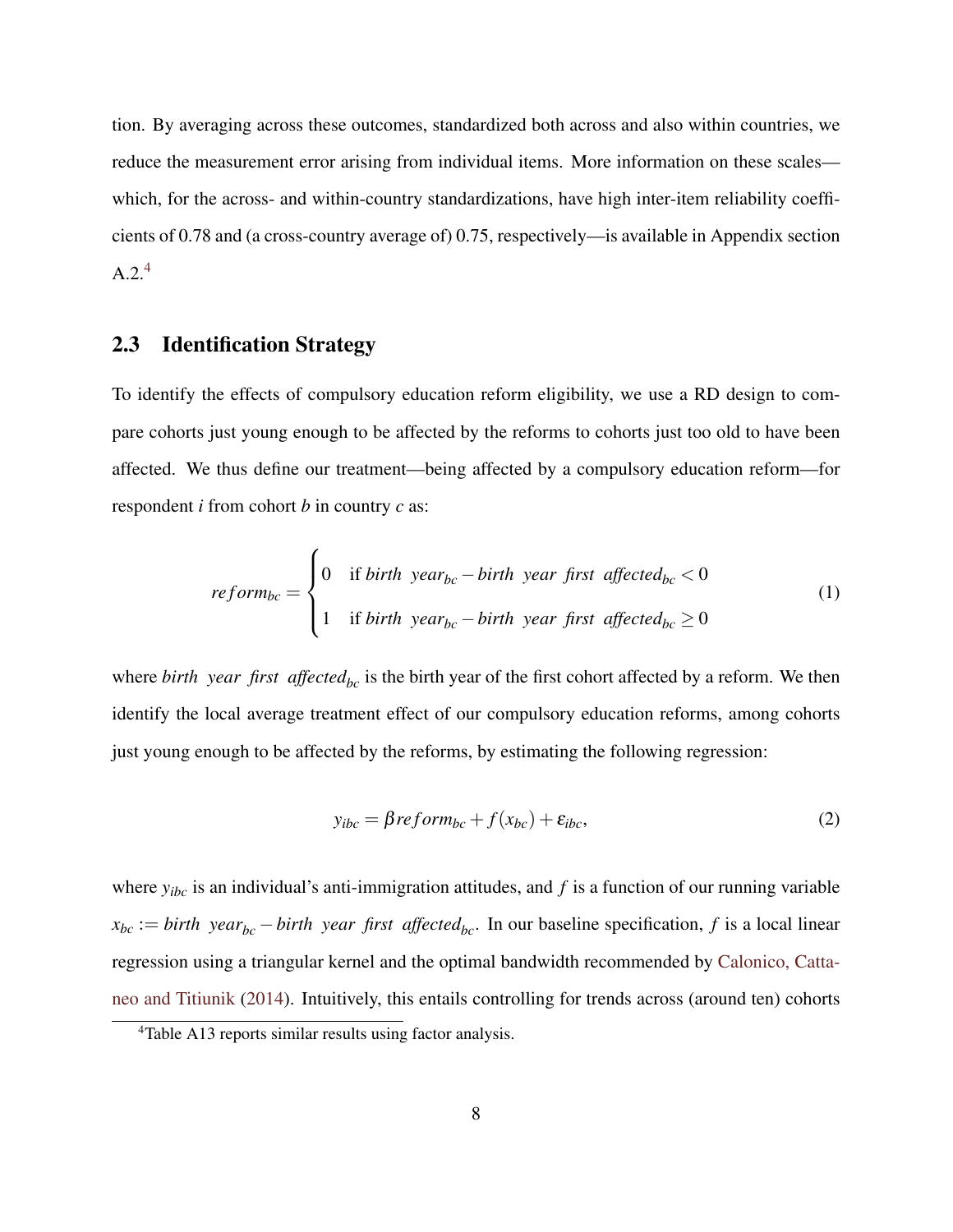separately either side of the discontinuity, while assigning greater weight to cohorts immediately around each discontinuity. We emphasize our analysis of the pooled data, which maximizes the design's power. However, since the nature and beneficiaries of the reforms differ across countries, we also report results by country.

This design enables us to estimate the causal effect of raising the school leaving age among the first students to be affected, provided that potential outcomes are continuous through the cohort eligibility threshold. We validate this assumption in Appendix section A.3. First, Figure A2 and the associated density tests indicate that individuals born around the discontinuity did not manipulate their birth year to sort into receiving the reform. Second, Table A5 shows that affected and unaffected cohorts around the reforms are similar across 13 predetermined covariates. Third, section A.1 describes the context of the reforms, highlighting that the compulsory education reforms are unlikely to be confounded by other changes differentially affecting those subject to the reform.

Many students would have stayed in school absent a reform. To identify the local average treatment effect of an additional year of secondary education on those that only completed additional schooling because of a reform, we estimate a "fuzzy" RD by using the reforms to instrument for the number of completed years of schooling using an analogous local linear regression:<sup>[5](#page-0-0)</sup>

$$
y_{ibc} = \beta \text{ years of completed solon } y_{ibc} + f(x_{bc}) + \varepsilon_{ibc}, \tag{3}
$$

where *years of completed schooling*<sub>ibc</sub> is instrumented using the following first stage regression:

years of completed schooling<sub>ibe</sub> = 
$$
\alpha \, reform_{bc} + f(x_{bc}) + \varepsilon_{ibe}
$$
. (4)

Identification of the local average treatment effect at the cutoff requires two additional assumptions: the reforms do not decrease education levels for any student (monotonicity), and only affect

<sup>5</sup>We use years of schooling—rather than an indicator for completing high school—because [Marshall](#page-19-6) [\(2016](#page-19-6)*a*) demonstrates that such a coarsening can upwardly bias instrumental variables estimates.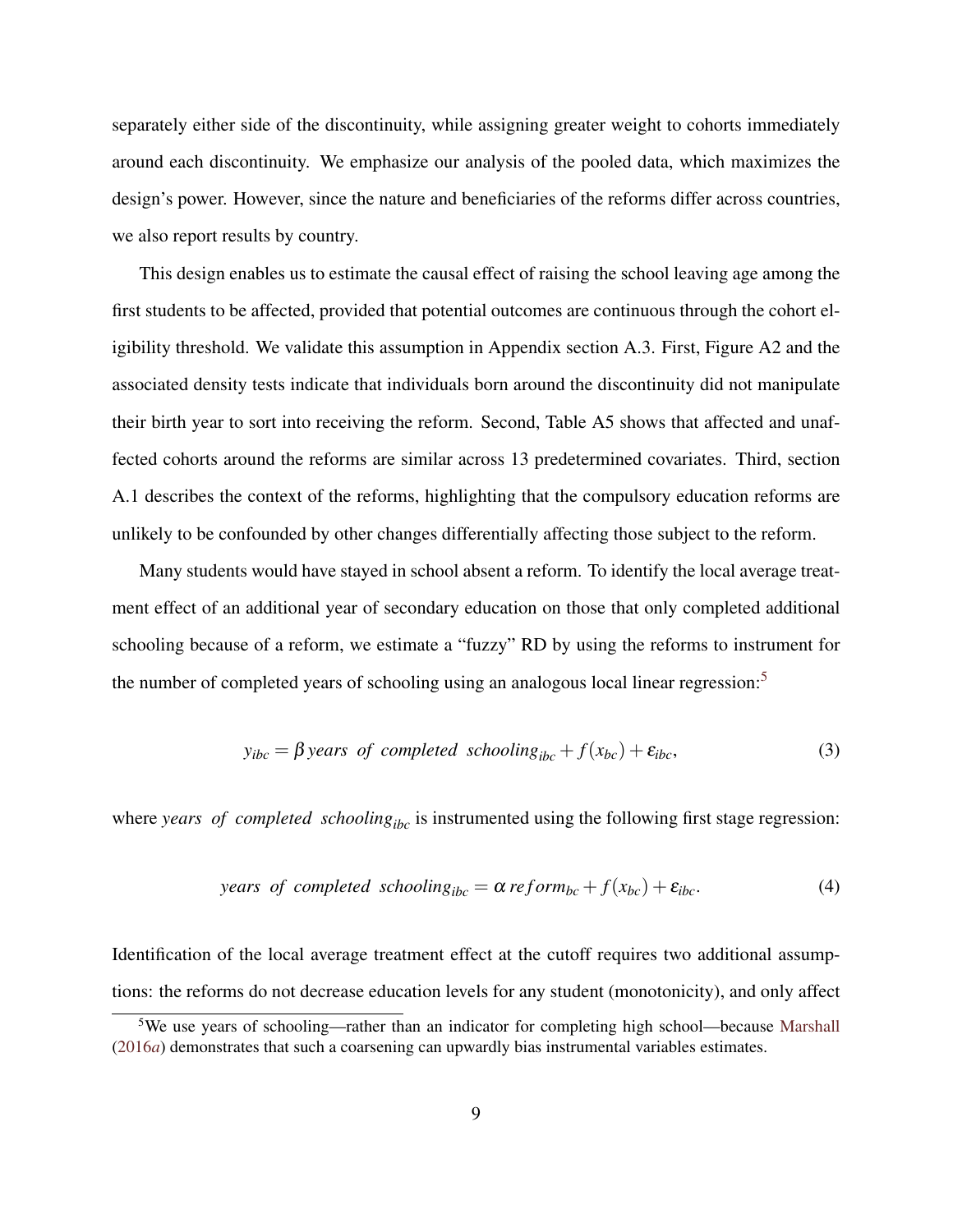<span id="page-9-0"></span>

Figure 1: Years of completed schooling among cohorts around compulsory schooling reforms, by reform (third-order polynomials either side of the reform)

anti-immigration attitudes through their effect on completing additional years of schooling (exclusion restriction). These assumptions are plausible in this context, as students are unlikely to respond by completing less education and it is hard to see how the reforms could influence downstream attitudes without working through the additional time spent in school [\(Marshall](#page-19-7) [2016](#page-19-7)*b*). We nevertheless discuss possible exclusion restriction violations in Appendix section A.5.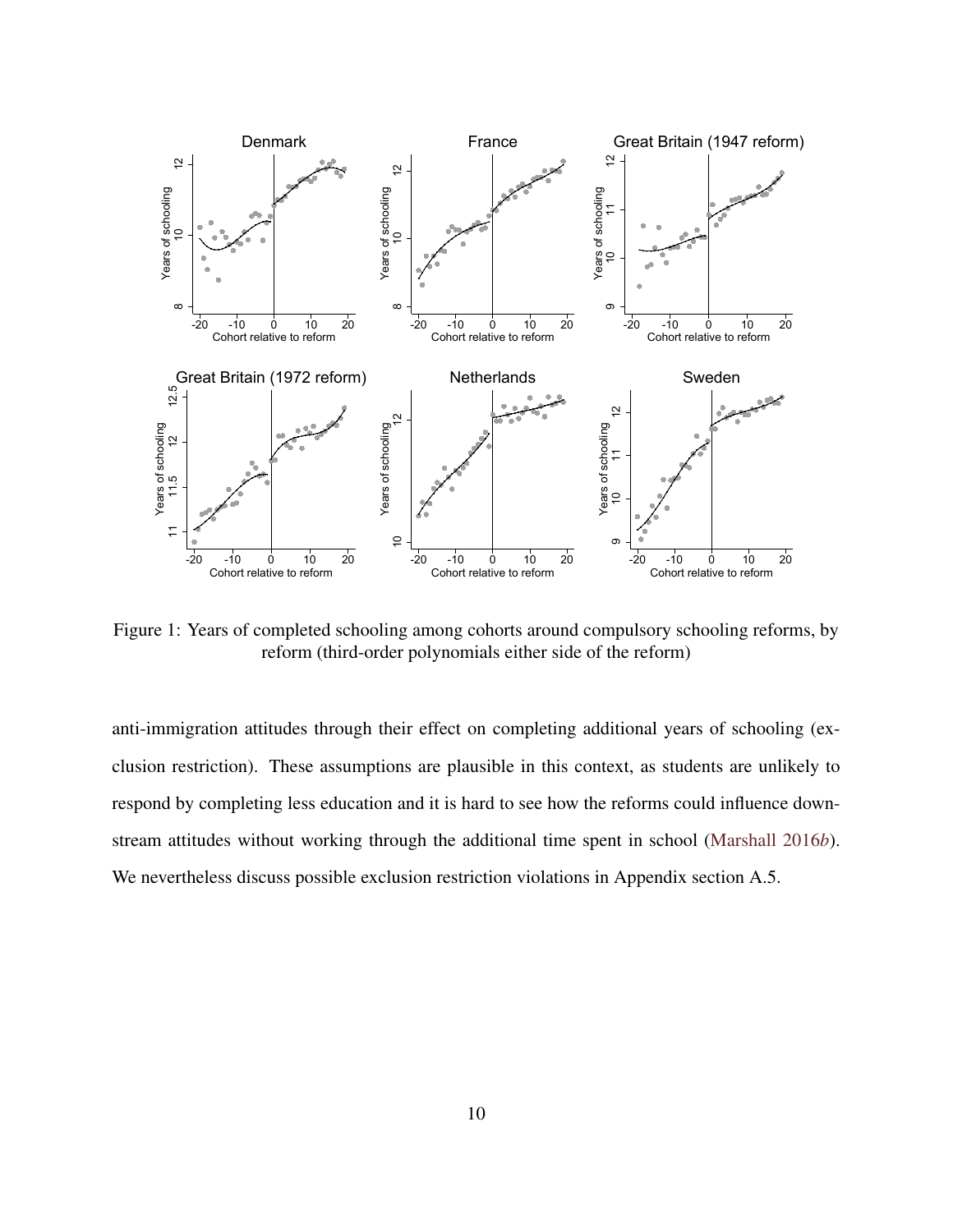<span id="page-10-0"></span>

Figure 2: Years of completed schooling among cohorts around compulsory schooling reforms, pooled across reforms (third-order polynomials either side of the reform)

# 3 Results

# 3.1 Compulsory Schooling Increases Secondary Education

We first verify that the compulsory education reforms indeed increased schooling among affected cohorts. We measure formal education as the number of completed years of education up to a limit of 13 years. This limit captures the end of secondary education, after which the kind of additional education varies across students.[6](#page-0-0)

Figure [1](#page-9-0) shows a notable discontinuity in the number of years of completed schooling around all six reforms. The reform-by-reform RD estimates in column (1) of panels A-F in Table [3](#page-12-0) confirm that each reform significantly increased the average number of years of completed schooling among affected cohorts by at least 0.2 years. Figure [2](#page-10-0) and panel G show that the pooled estimate

<sup>6</sup>This limit does not drive the results since no reform affected post-secondary education (see Table A6).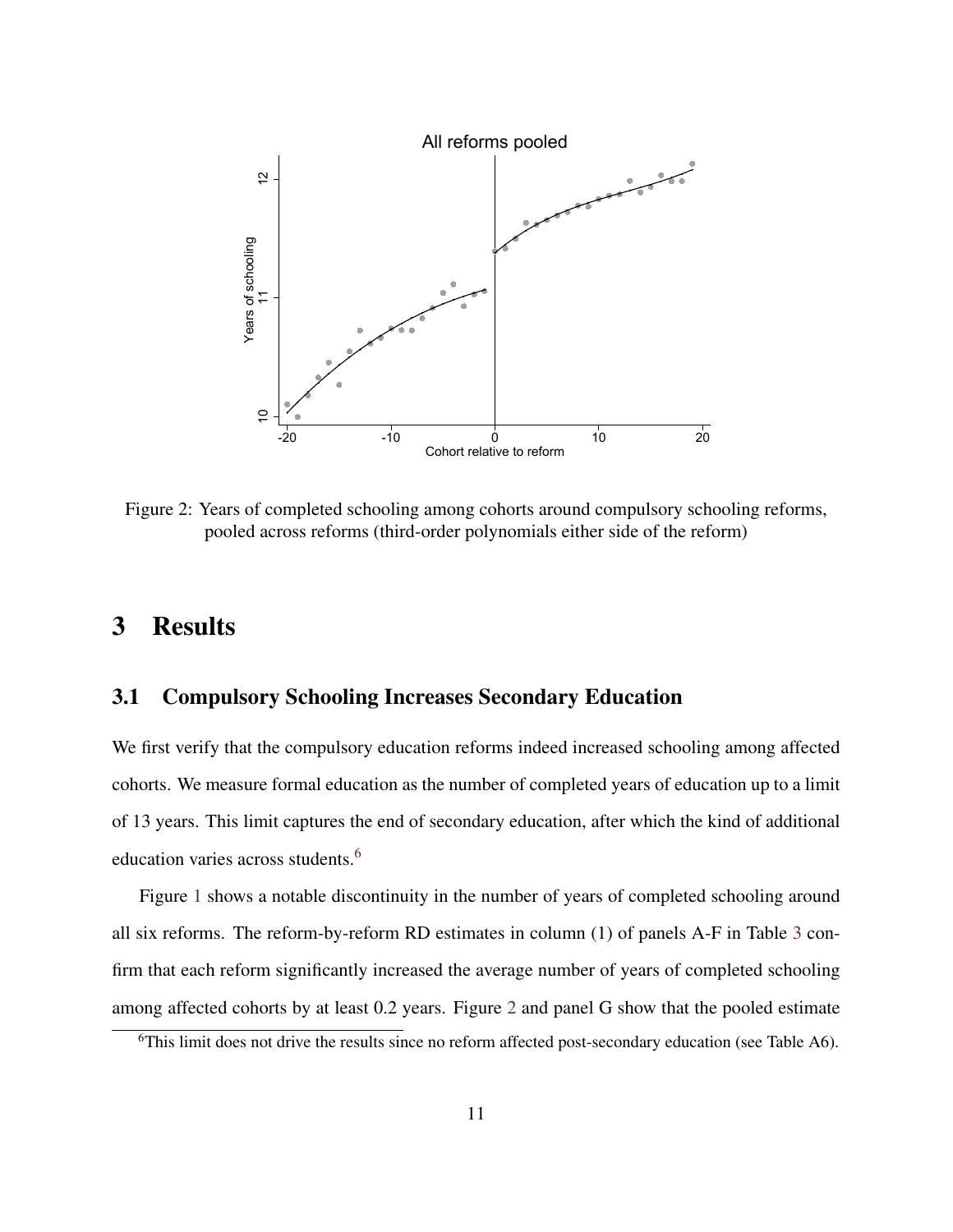across countries—of 0.29 years—is also statistically significant. Appendix Table A6 shows that these increases in education are concentrated around students' 8th-13th years of schooling, but do not systematically affect tertiary education. In sum, the reforms achieved their goal of raising secondary education levels among many students that would not have otherwise remained in school.

# 3.2 Compulsory Schooling Decreases Anti-Immigration Attitudes

Figure [3](#page-13-0) and columns (2)-(9) of Table [3](#page-12-0) compare anti-immigration attitudes between pre- and postreform cohorts. We start by examining preferences for restricting one or more type of immigrant, considering both our coding rules ("none" in column (2), and "none" or "few" in column (3)). The point estimates are generally negative: affected cohorts are less likely to oppose expanding immigration later in life. These estimates are greatest in France and the Netherlands, but predominantly negative across reforms. Pooling across countries to increase the precision of our estimates, panel G shows that the difference in attitudes is statistically significant and indicates that, on average, affected students are almost 3 percentage points—or 15%, relative to the stronger anti-immigration sample mean—less likely to oppose immigration later in life.

Columns (4)-(6) next consider the possible roots of such decreased opposition to immigration by examining its perceived socioeconomic impacts. The most consistent finding is that the reforms reduce the probability that an affected respondent later in life expresses that immigration make one's own country a worse place to live by 6.1 percentage points—an 18% decrease on the sample mean. This pooled estimate is driven primarily by Denmark, France, and the Netherlands. Although the pooled estimates in columns (4) and (5) are also negative, the point estimates for economic and cultural considerations are smaller in magnitude. These results could suggest that local factors—potentially reflecting reduced day-to-day interaction or weaker community impacts, like house price shocks—may be more important than reduced economic or cultural threat in explaining education's effects, or instead that elite messaging engenders vague anti-immigration sentiments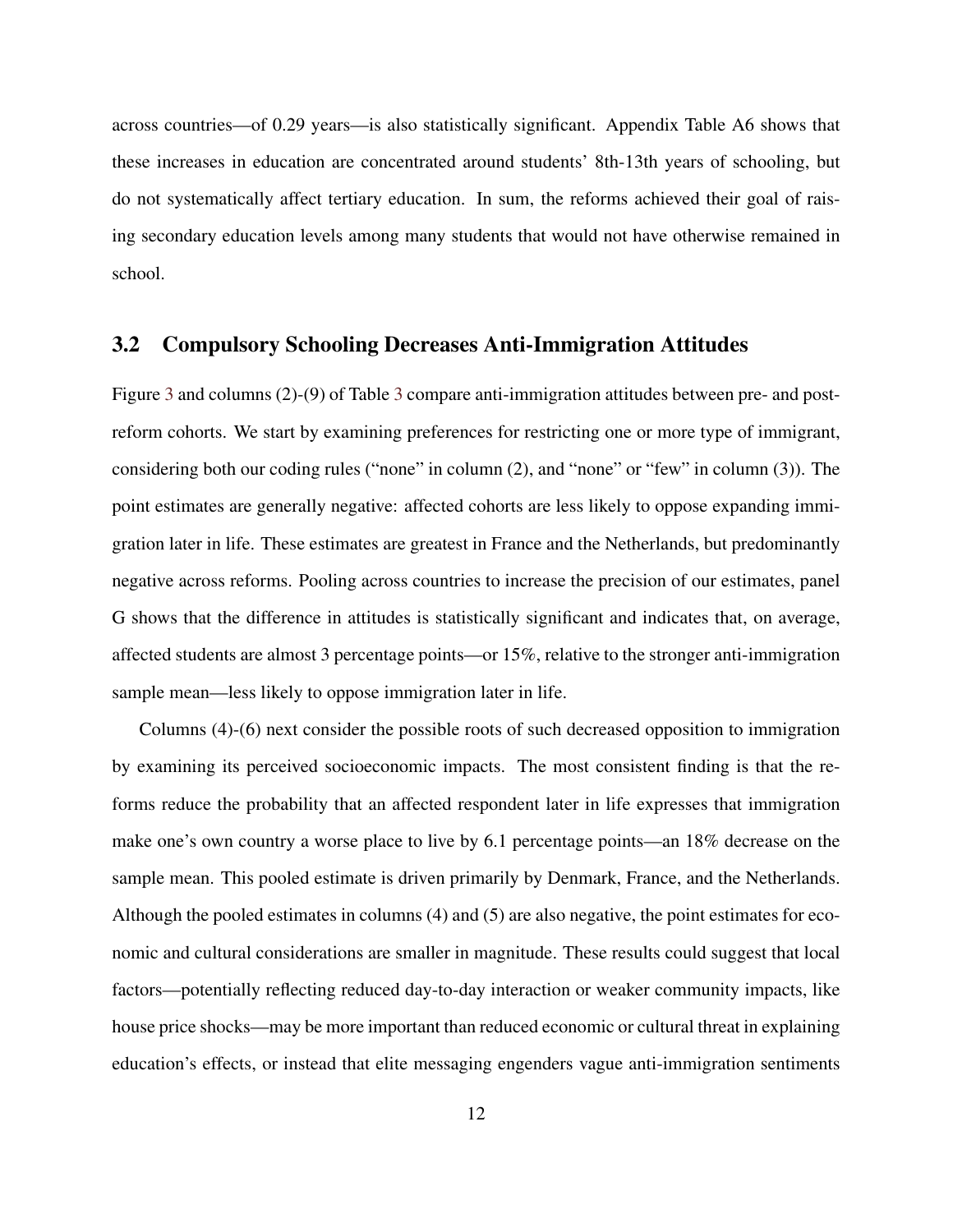# <span id="page-12-0"></span>Table 3: The effect of compulsory education on years of completed schooling and anti-immigration attitudes

|                                                                         | Years of<br>completed<br>schooling | Anti-<br>immigration<br>("none" only) | Anti-<br>immigration<br>("none" or "few") | Immigration<br>is bad for<br>the economy | Immigration<br>undermines<br>local culture | Immigration<br>reduces local<br>livability | Feel<br>close to<br>far-right | Anti-<br>immigration<br>scale (across) | Anti-<br>immigration<br>scale (within) |
|-------------------------------------------------------------------------|------------------------------------|---------------------------------------|-------------------------------------------|------------------------------------------|--------------------------------------------|--------------------------------------------|-------------------------------|----------------------------------------|----------------------------------------|
|                                                                         | (1)                                | (2)                                   | (3)                                       | (4)                                      | (5)                                        | (6)                                        | (7)                           | (8)                                    | (9)                                    |
| Panel A: Reduced form RD estimates-Denmark                              |                                    |                                       |                                           |                                          |                                            |                                            |                               |                                        |                                        |
| Reform                                                                  | $0.448 +$<br>(0.260)               | 0.004<br>(0.028)                      | $-0.036$<br>(0.032)                       | 0.008<br>(0.039)                         | $-0.032$<br>(0.035)                        | $-0.089*$<br>(0.035)                       | $-0.057*$<br>(0.022)          | $-0.095+$<br>(0.049)                   | $-0.094+$<br>(0.051)                   |
| Bandwidth                                                               | 7                                  | 10                                    | 11                                        | 8                                        | 9                                          | 9                                          | 9                             | 10                                     | 10                                     |
| Observations                                                            | 2,635                              | 3,494                                 | 3,790                                     | 2,938                                    | 3,215                                      | 3,215                                      | 3,161                         | 3,494                                  | 3,494                                  |
| Outcome mean                                                            | 10.86                              | 0.17                                  | 0.69                                      | 0.35                                     | 0.26                                       | 0.27                                       | 0.08                          | 0.03                                   | 0.09                                   |
| Panel B: Reduced form RD estimates-France                               |                                    |                                       |                                           |                                          |                                            |                                            |                               |                                        |                                        |
| Reform                                                                  | $0.285+$                           | $-0.053*$                             | $-0.031$                                  | $-0.052$                                 | $-0.062+$                                  | $-0.092*$                                  | $-0.011$                      | $-0.127*$                              | $-0.125*$                              |
|                                                                         | (0.156)                            | (0.025)                               | (0.030)                                   | (0.036)                                  | (0.033)                                    | (0.036)                                    | (0.014)                       | (0.053)                                | (0.052)                                |
| Bandwidth                                                               | 11                                 | 12                                    | 11                                        | 8                                        | 9                                          | 8                                          | 9                             | 8                                      | 8                                      |
| Observations                                                            | 5,078                              | 5,465                                 | 5,078                                     | 3,861                                    | 4,278                                      | 3,861                                      | 4,219                         | 3,861                                  | 3,861                                  |
| Outcome mean                                                            | 10.84                              | 0.20                                  | 0.61                                      | 0.38                                     | 0.36                                       | 0.40                                       | 0.04                          | 0.08                                   | 0.01                                   |
| Panel C: Reduced form RD estimates-Great Britain (1947 reform)          |                                    |                                       |                                           |                                          |                                            |                                            |                               |                                        |                                        |
| Reform                                                                  | $0.552*$                           | $-0.024$                              | 0.053                                     | $-0.060$                                 | $-0.068$                                   | $-0.006$                                   | $0.090**$                     | $-0.008$                               | $-0.006$                               |
|                                                                         | (0.230)                            | (0.049)                               | (0.050)                                   | (0.062)                                  | (0.073)                                    | (0.054)                                    | (0.035)                       | (0.086)                                | (0.080)                                |
| Bandwidth                                                               | $\overline{4}$                     | 6                                     | 5                                         | $\overline{4}$                           | 3                                          | 5                                          | 6                             | 5                                      | 5                                      |
| Observations                                                            | 1,492                              | 2,130                                 | 1,816                                     | 1,492                                    | 1,191                                      | 1,816                                      | 362                           | 1,816                                  | 1,816                                  |
| Outcome mean                                                            | 10.70                              | 0.32                                  | 0.76                                      | 0.45                                     | 0.46                                       | 0.51                                       | 0.06                          | 0.33                                   | 0.13                                   |
| Panel D: Reduced form RD estimates—Great Britain (1972 reform)          |                                    |                                       |                                           |                                          |                                            |                                            |                               |                                        |                                        |
| Reform                                                                  | $0.274*$                           | $-0.031$                              | $-0.040$                                  | 0.049                                    | $0.073*$                                   | 0.021                                      | $-0.121*$                     | 0.016                                  | 0.017                                  |
|                                                                         | (0.127)                            | (0.030)                               | (0.033)                                   | (0.034)                                  | (0.035)                                    | (0.035)                                    | (0.058)                       | (0.054)                                | (0.051)                                |
| Bandwidth                                                               | 7                                  | $\,$ 8 $\,$                           | 8                                         | 8                                        | 8                                          | 8                                          | 8                             | 8                                      | 8                                      |
| Observations                                                            | 3,754                              | 4,270                                 | 4,270                                     | 4,270                                    | 4,270                                      | 4,270                                      | 618                           | 4,270                                  | 4,270                                  |
| Outcome mean                                                            | 11.83                              | 0.22                                  | 0.61                                      | 0.43                                     | 0.40                                       | 0.43                                       | 0.11                          | 0.16                                   | $-0.03$                                |
| Panel E: Reduced form RD estimates-Netherlands                          |                                    |                                       |                                           |                                          |                                            |                                            |                               |                                        |                                        |
| Reform                                                                  | $0.204+$                           | $-0.018$                              | $-0.056$                                  | $-0.050$                                 | $-0.040$                                   | $-0.111**$                                 | $-0.016$                      | $-0.109*$                              | $-0.115*$                              |
|                                                                         | (0.107)                            | (0.024)                               | (0.034)                                   | (0.033)                                  | (0.026)                                    | (0.037)                                    | (0.013)                       | (0.046)                                | (0.048)                                |
| Bandwidth                                                               | 11                                 | 8                                     | 8                                         | 8                                        | 8                                          | 6                                          | 10                            | 7                                      | 7                                      |
| Observations                                                            | 5,867                              | 4,282                                 | 4,282                                     | 4,282                                    | 4,282                                      | 3,293                                      | 5,275                         | 3,789                                  | 3,789                                  |
| Outcome mean                                                            | 11.79                              | 0.14                                  | 0.49                                      | 0.29                                     | 0.15                                       | 0.29                                       | 0.04                          | $-0.13$                                | $-0.05$                                |
| Panel F: Reduced form RD estimates-Sweden                               |                                    |                                       |                                           |                                          |                                            |                                            |                               |                                        |                                        |
| Reform                                                                  | $0.280*$                           | $-0.014$                              | $-0.010$                                  | 0.002                                    | $-0.002$                                   | $-0.021$                                   | 0.029                         | $-0.015$                               | $-0.022$                               |
|                                                                         | (0.130)                            | (0.013)                               | (0.026)                                   | (0.029)                                  | (0.023)                                    | (0.023)                                    | (0.020)                       | (0.033)                                | (0.045)                                |
| Bandwidth                                                               | 11                                 | 10                                    | 11                                        | 10                                       | 7                                          | 10                                         | 9                             | 11                                     | 10                                     |
| Observations                                                            | 4,759                              | 4,394                                 | 4,759                                     | 4,394                                    | 3,188                                      | 4,394                                      | 1,561                         | 4,759                                  | 4,759                                  |
| Outcome mean                                                            | 11.41                              | 0.04                                  | 0.21                                      | 0.26                                     | 0.10                                       | 0.15                                       | 0.03                          | $-0.40$                                | $-0.02$                                |
| Panel G: Reduced form RD estimates—all reforms pooled                   |                                    |                                       |                                           |                                          |                                            |                                            |                               |                                        |                                        |
| Reform                                                                  | $0.290***$                         | $-0.026*$                             | $-0.027+$                                 | $-0.009$                                 | $-0.007$                                   | $-0.061***$                                | $-0.021*$                     | $-0.072**$                             | $-0.056**$                             |
|                                                                         | (0.057)                            | (0.011)                               | (0.016)                                   | (0.013)                                  | (0.013)                                    | (0.017)                                    | (0.009)                       | (0.025)                                | (0.021)                                |
| Bandwidth                                                               | 12                                 | 9                                     | 7                                         | 10                                       | 9                                          | 6                                          | 9                             | 7                                      | 8                                      |
| Observations                                                            | 31,549                             | 24,278                                | 19,281                                    | 26,789                                   | 24,278                                     | 16,740                                     | 14,940                        | 19,281                                 | 21,777                                 |
| Outcome mean                                                            | 11.33                              | 0.18                                  | 0.55                                      | 0.36                                     | 0.29                                       | 0.34                                       | 0.05                          | 0.00                                   | 0.01                                   |
| Panel H: Fuzzy RD (instrumental variables) estimates—all reforms pooled |                                    |                                       |                                           |                                          |                                            |                                            |                               |                                        |                                        |
| Years of completed schooling                                            |                                    | $-0.087*$                             | $-0.083+$                                 | $-0.031$                                 | $-0.024$                                   | $-0.180**$                                 | $-0.065*$                     | $-0.214**$                             | $-0.183**$                             |
|                                                                         |                                    | (0.038)                               | (0.049)                                   | (0.044)                                  | (0.042)                                    | (0.058)                                    | (0.031)                       | (0.077)                                | (0.079)                                |
| Bandwidth                                                               |                                    | 9                                     | $\tau$                                    | 10                                       | 9                                          | 6                                          | 9                             | $\tau$                                 | 8                                      |
| Observations                                                            |                                    | 24,278                                | 19,281                                    | 26,789                                   | 24,278                                     | 16,740                                     | 14,910                        | 19,281                                 | 21,777                                 |
| Outcome mean                                                            |                                    | 0.18                                  | 0.55                                      | 0.36                                     | 0.29                                       | 0.34                                       | 0.05                          | 0.00                                   | 0.01                                   |
| Years of completed schooling mean                                       |                                    | 11.32                                 | 11.32                                     | 11.32                                    | 11.32                                      | 11.32                                      | 11.32                         | 11.32                                  | 11.32                                  |
| First stage $F$ statistic                                               |                                    | 22.0                                  | 20.6                                      | 22.6                                     | 22.1                                       | 19.0                                       | 12.9                          | 19.3                                   | 21.1                                   |

*Notes*: All specifications are estimated using local linear regression using the [Calonico, Cattaneo and Titiunik](#page-18-9) [\(2014\)](#page-18-9) optimal bandwidth and a triangular kernel. The reported optimal bandwidth is rounded down to the nearest integer. Robust standard errors are in parentheses. + denotes  $p < 0.1$ , \* denotes  $p < 0.05$ , \*\* denotes  $p < 0.01$ , \*\*\* denotes  $p < 0.001$ .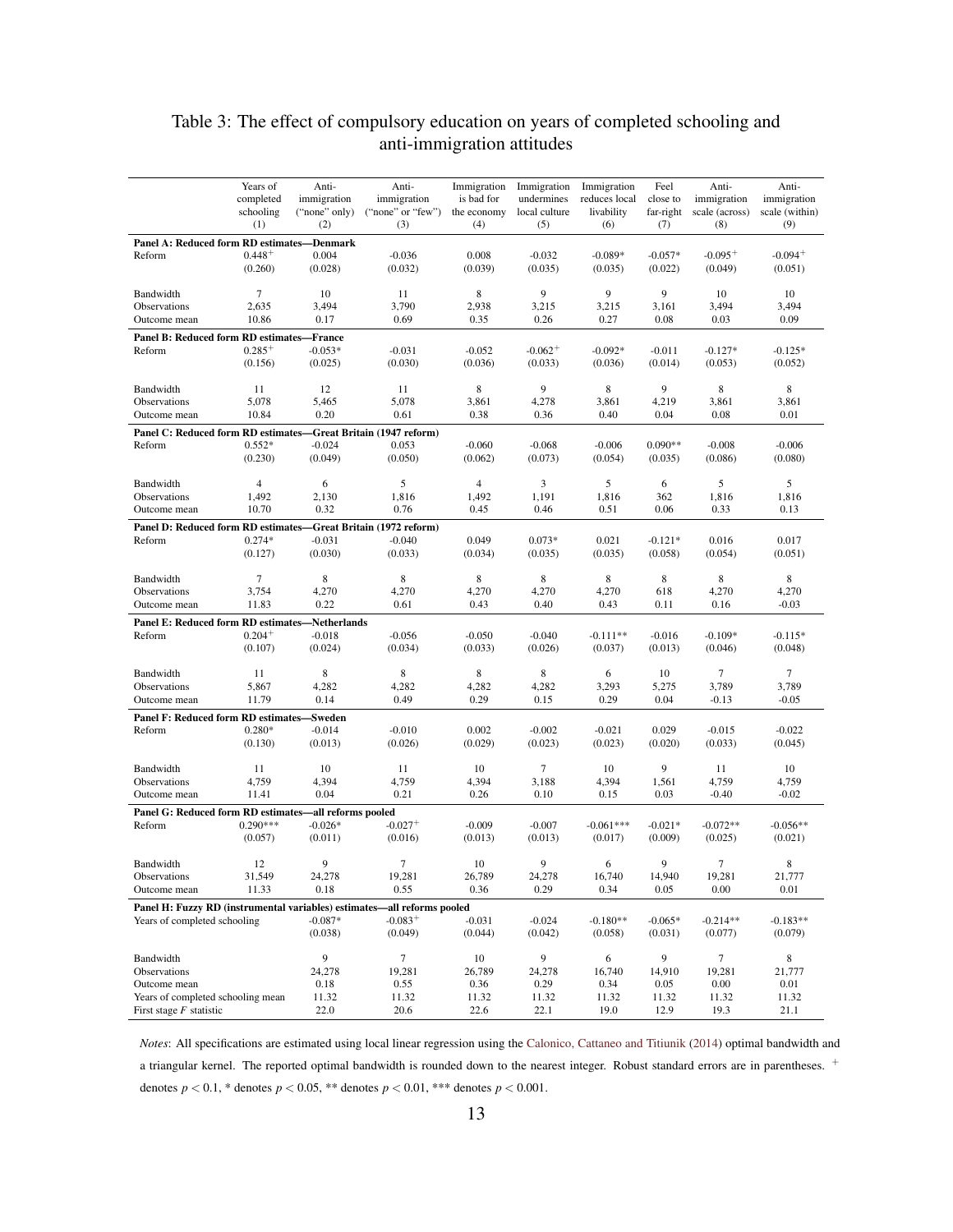<span id="page-13-0"></span>

Figure 3: Anti-immigration attitudes among cohorts around compulsory schooling reforms, pooled across reforms (third-order polynomials either side of the reform)

*Note*: The *y*-axis differs across outcomes.

that educated respondents are more resistant to.

Pooling across countries, column (7) shows that reduced opposition to immigration translates into lower support for far-right anti-immigration parties. This primarily reflects the pronounced differences in Denmark, Great Britain (after the 1972 reform), and the Netherlands, where the reform roughly halved the probability of feeling close to far-right parties. The low frequency of such responses—5% on average in our pooled sample —reduces the precision of these estimates, but our validation of the results in a larger France-specific survey (Appendix Table A20) supports this finding.

Finally, columns (8) and (9) examine two anti-immigration attitude scales—the mean of the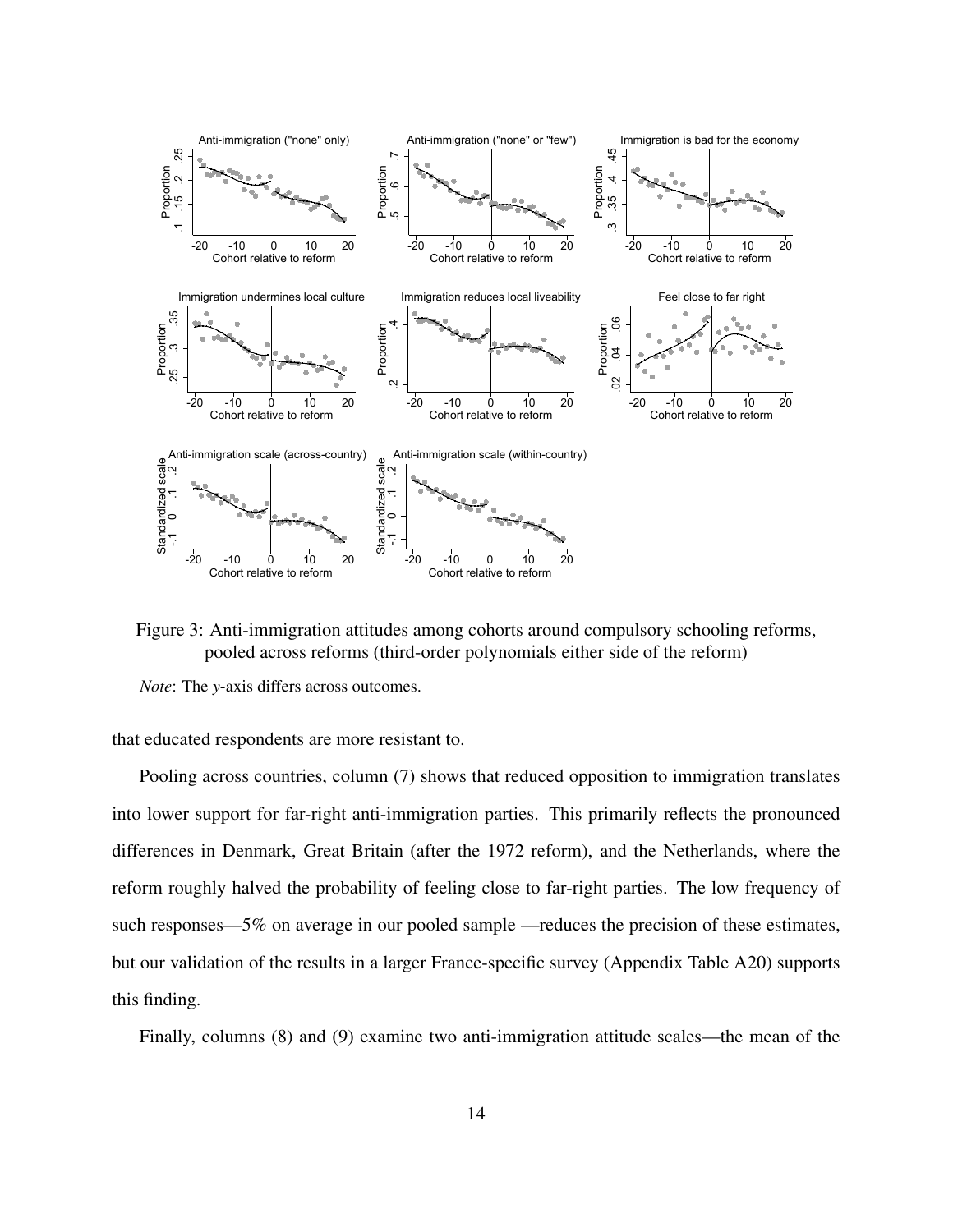preceding six items, standardized first across and then within countries. Although we observe similar heterogeneity across countries, the pooled results ultimately demonstrate that anti-immigration sentiments significantly declined among affected cohorts by around 0.06 standard deviations on average.

#### 3.3 Secondary Education Decreases Anti-Immigration Attitudes

Since the educational attainment of many students in affected cohorts was unaltered by the reforms, we now estimate the effects of an additional year of schooling itself using our instrumental variables (IV) strategy. The results in panel H of Table [3](#page-12-0) show that secondary education substantially decreases anti-immigration attitudes among students that complied with the reform.<sup>[7](#page-0-0)</sup> For such students, an additional year of schooling reduces the probability of expressing anti-immigration attitudes by 8 percentage points, the probability of stating that immigration negatively affects quality of life in the country declines by 18 percentage points, the probability of feeling close to the far right by 6 percentage points, and the overall anti-immigration scales by 0.2 standard deviations.

These large average effects indicate that secondary education has played an important role in inducing tolerant attitudes towards immigration later in life among students that would otherwise have left secondary education. Our estimates—which are around three times larger than the crosssectional correlations reported in Appendix Table A18—also suggest that relatively uneducated reform-compliers could be particularly susceptible to education's tolerance-inducing effects.

#### 3.4 Robustness Checks

The pooled reduced form estimates are robust to various potential concerns, which Appendix sections A.5, A.6 and A.8 address in detail. First, specification tests show that all findings are robust across bandwidths ranging from 2 to 15, the choice of kernel weighting, the inclusion of local

<sup>7</sup>Table A17 reports the first stage for each regression.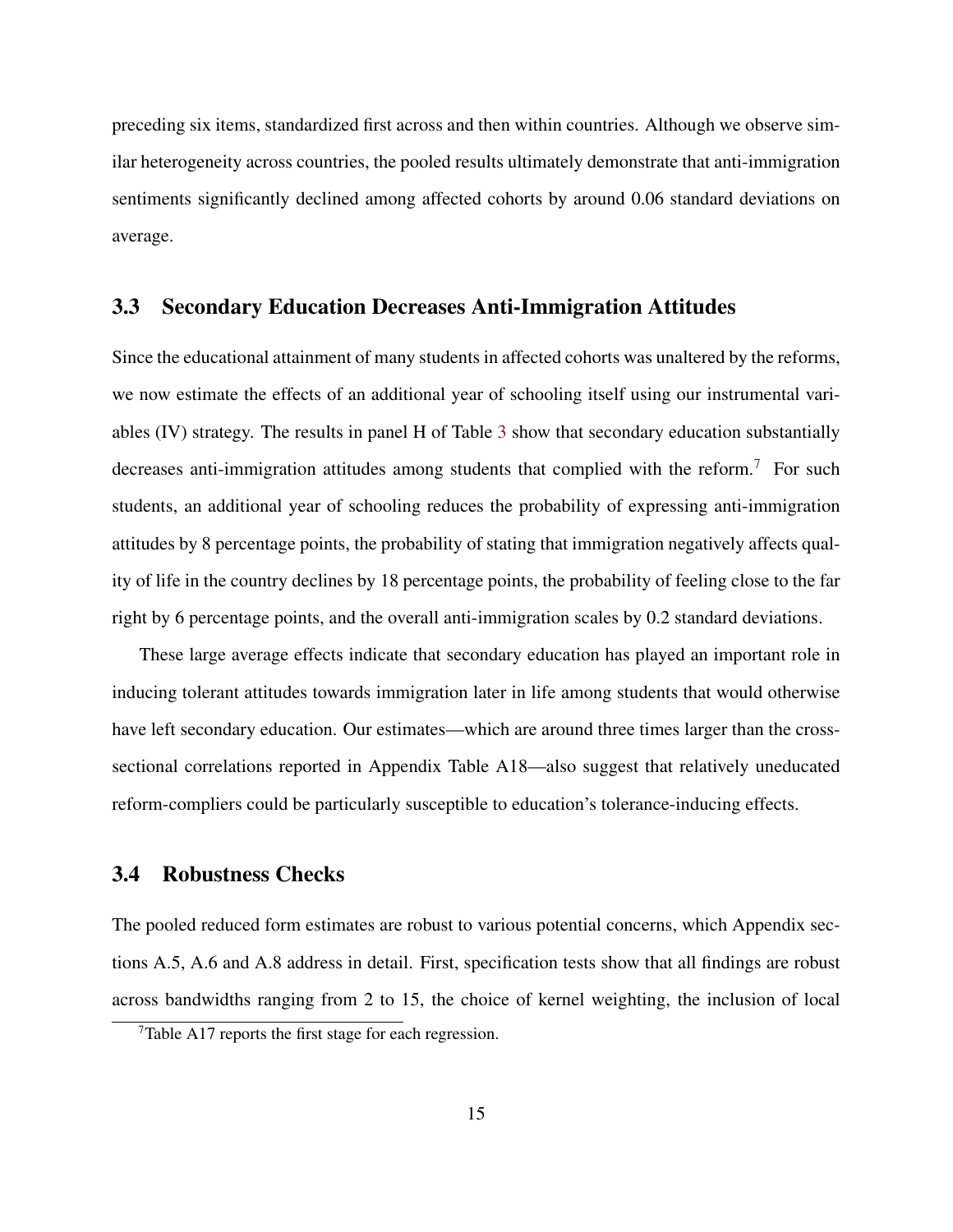quadratic and cubic cohort trends, and placebo reforms occurring five and ten years earlier. Second, the results are robust to "leave one out" checks removing any particular reform or any item from the anti-immigration scales. Third, we find similar results for several alternative operationalizations of our outcomes. Fourth, we validate our findings by replicating our analysis using larger country-specific surveys in France and Great Britain. Finally, our examination of alternative potential channels suggests that plausible exclusion restrictions are not driving our IV estimates.

# 4 Discussion

The transition out of high school has attracted significant attention from researchers and journalists highlighting the substantial gap in immigration attitudes between those that did not complete secondary education and the broader population. Leveraging exogenous variation in exposure to compulsory schooling reforms in five Western European countries that subsequently experienced significant anti-immigration movements, we demonstrate that an additional year of secondary education substantially decreases anti-immigration attitudes.

By establishing that this relationship is indeed causal, this research letter lays the groundwork for future studies trying to disentangle the mechanisms driving secondary education's potential role in explaining and addressing the rise of far-right anti-immigration parties.<sup>[8](#page-0-0)</sup> To help frame this agenda, we conclude by discussing our preliminary exploration of these mechanisms using this paper's identification strategy; Appendix section A.9 comprehensively details the analysis we now summarize.

According to the "education-as-character-shaping" literature, secondary education directly triggers attitudinal change. This could occur via the promotion of motivational values in teenage-hood that translate into lasting lower levels of prejudice. However, our examination of a battery of

<sup>&</sup>lt;sup>8</sup>Since the reforms did not affect tertiary education, future work is required to examine whether university education—the salient difference in educational attainment among young people today—induces comparable tolerance for immigration.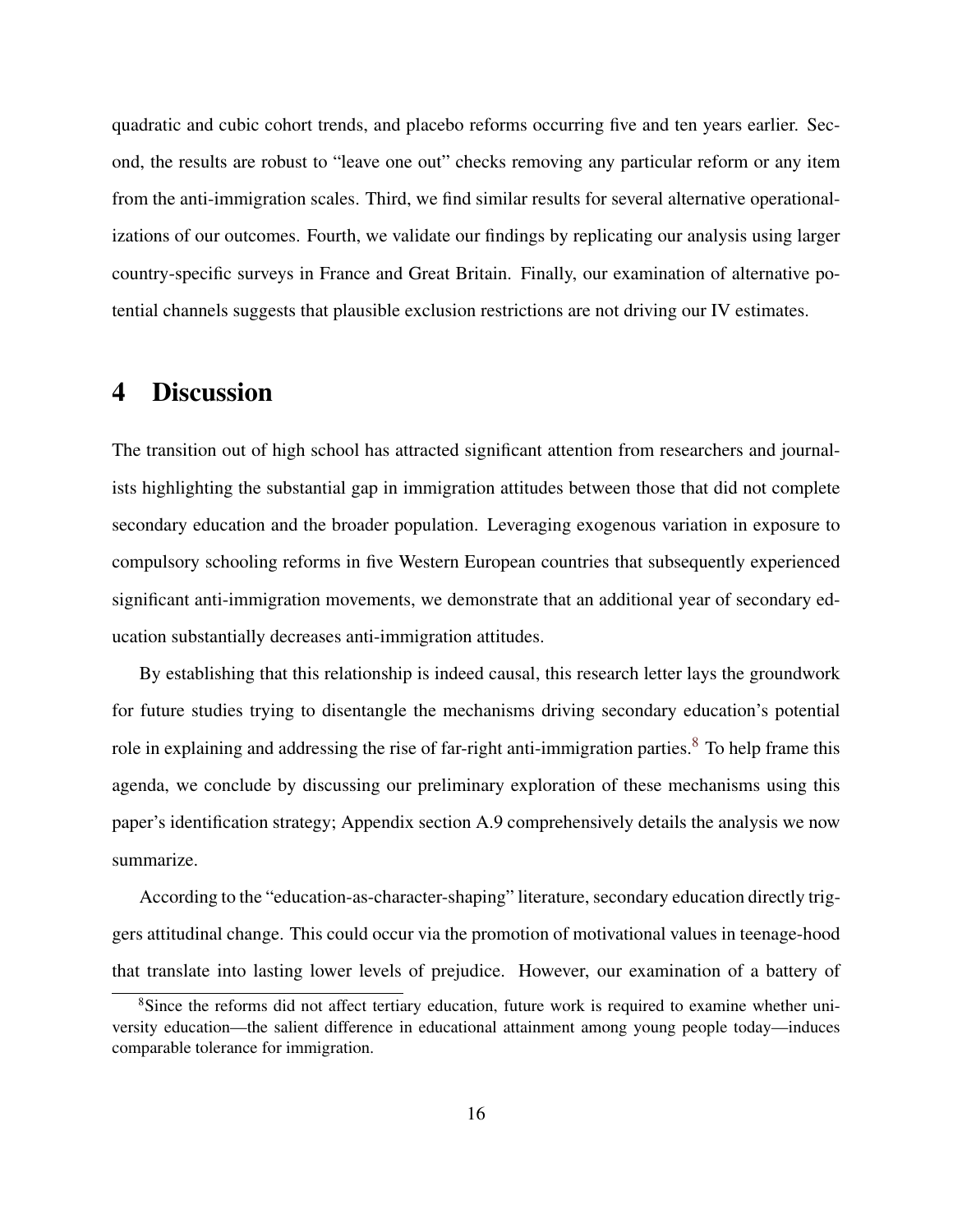ESS items capturing basic human values fails to detect any evidence that affected cohorts embrace values associated with lower levels of prejudice more generally.

Similarly, based on the widely-cited economic returns to education (e.g. [Brunello, Fort and](#page-18-8) [Weber](#page-18-8) [2009;](#page-18-8) [Oreopoulos](#page-19-5) [2006\)](#page-19-5), the "education-as-cleavage" literature might predict that reduced anti-immigration sentiment reflects lower individual exposure to competition from immigrant labor. Yet, research shows that anti-immigration preferences are poorly predicted by objective and subjective measures of immigration's consequences on individuals' pocketbooks [\(Hainmueller and](#page-18-1) [Hopkins](#page-18-1) [2014\)](#page-18-1), which is reinforced by our finding that education does not significantly alter perceptions of immigration's economic effects. Rather, what appears to matter is whether individuals think immigration policy serves immigrants' interests at the expense of their *country's* interests. Over their lifetime, educated voters may become more exposed to worldviews discouraging of such sociotropic and ethnocentric zero-sum reasoning [\(Hainmueller and Hopkins](#page-18-1) [2014\)](#page-18-1). However, we also find little evidence to suggest that the relatively pro-immigration attitudes of affected cohorts extend to broader liberal-cosmopolitan positions [\(Kitschelt](#page-18-2) [1997\)](#page-18-2) on women and gay rights or support for EU integration.

The cross-country heterogeneity in the effects of compulsory schooling reforms suggests that differences in receptivity to elite-messaging across education levels could also be a key mechanism. The starkest contrast in our findings is between Great Britain's negligible effects and systematic changes in Denmark, France, the Netherlands, and—to a lesser extent—Sweden. This difference mirrors the comparatively weaker institutionalization of far-right parties in Britain, where its majoritarian system has (until recently) enabled the major parties to depoliticize immigration debate. Consistent with this potential mechanism, Appendix Table A19 tentatively suggests that cohorts affected by Britain's 1947 reform developed less anti-immigration attitudes after UKIP emerged. This messaging explanation might also explain why the relatively non-specific sentiment that immigration has reduced local livability is most affected by secondary education. There are, of course, alternative explanations for cross-country heterogeneity based on the reforms themselves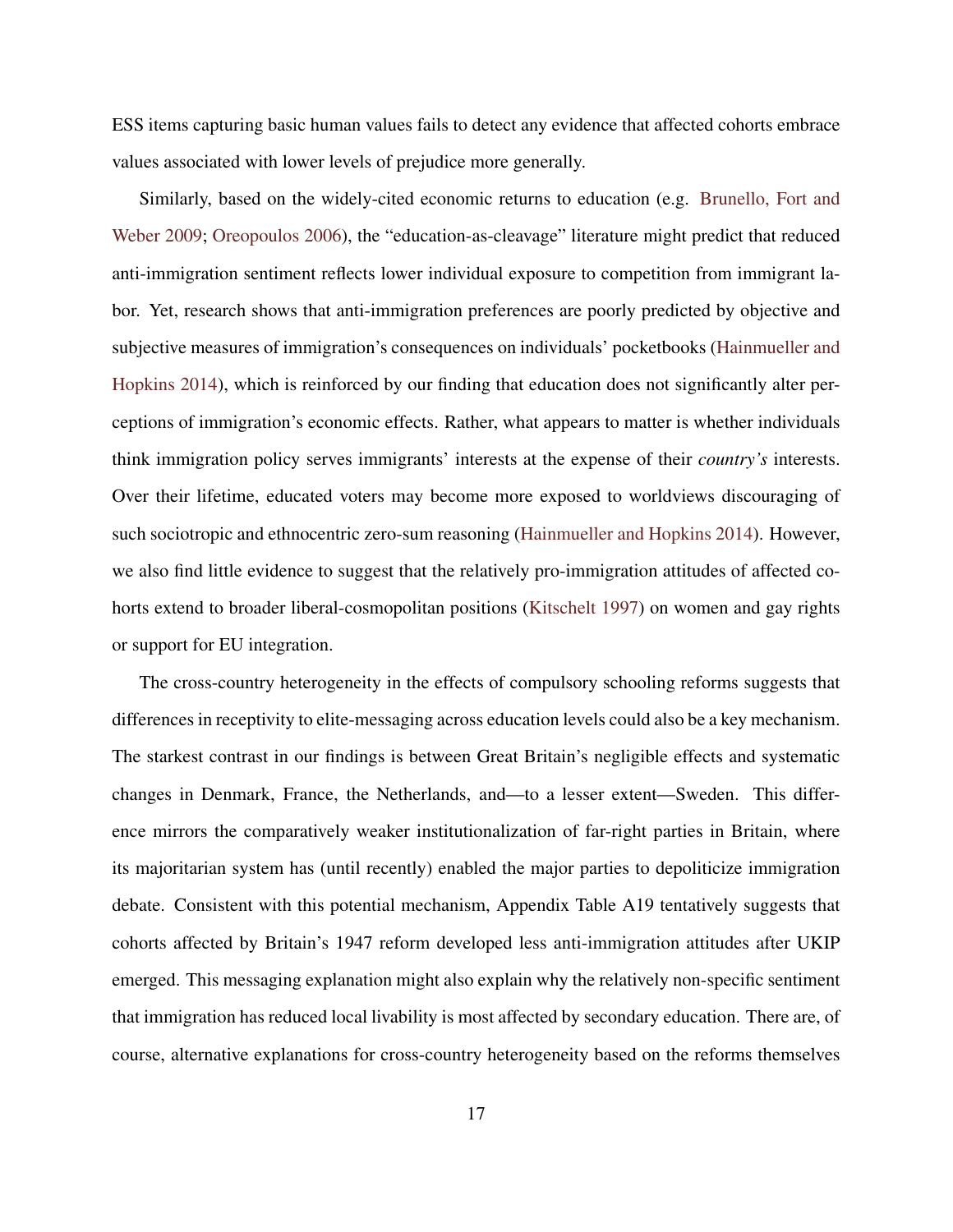and other contextual features. Ultimately, these sources of spatial and temporal heterogeneity merit further research.

This analysis of causal mechanisms is only tentative. Future studies might benefit from recovering survey data collected closer to the reforms themselves to separate whether tolerance towards immigration emerges quickly after leaving school, as "education-as-character-shaping" suggests, or only later in life, as "education-as-cleavage" and elite messaging suggest. Future research might also exploit survey-specific contextual variation to examine how education's effects may be amplified by changes in the return to education or anti-immigrant elite messaging. Regardless, we hope that this letter inspires rigorous analysis seeking to understand a defining issue of contemporary Western politics.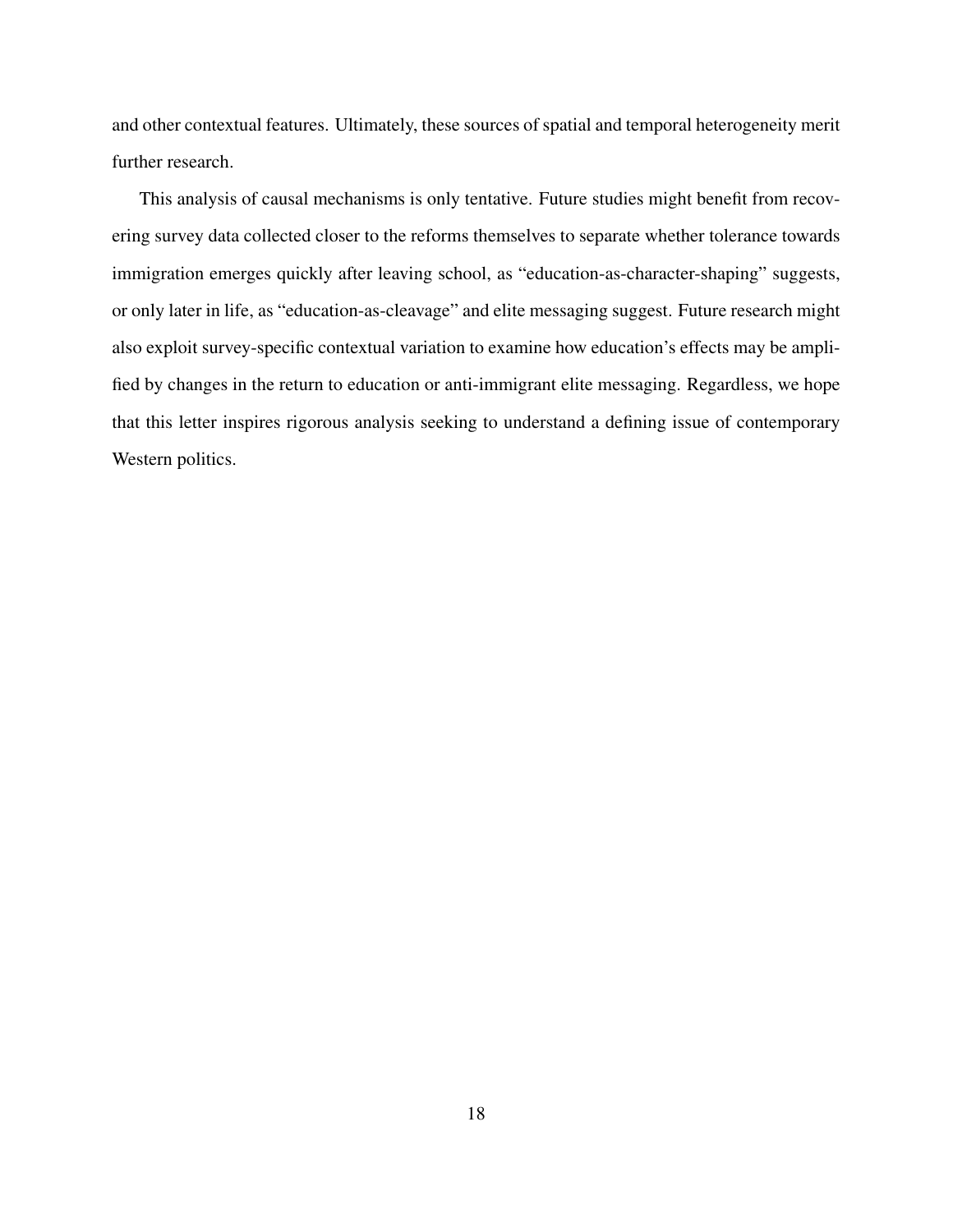# References

- <span id="page-18-0"></span>Becker, Sascha O. and Thiemo Fetzer. 2016. "Does Migration Cause Extreme Voting?" CAGE Working paper, No.306.
- <span id="page-18-8"></span>Brunello, Giorgio, Margherita Fort and Guglielmo Weber. 2009. "Changes in compulsory schooling, education and the distribution of wages in Europe." *Economic Journal* 119(536):516–539.
- <span id="page-18-9"></span>Calonico, Sebastian, Matias D. Cattaneo and Rocío Titiunik. 2014. "Robust Nonparametric Confidence Intervals for Regression-Discontinuity Designs." *Econometrica* 82(6):2295–2326.
- <span id="page-18-3"></span>Citrin, Jack, Donald P. Green, Christopher Muste and Cara Wong. 1997. "Public opinion toward immigration reform: The role of economic motivations." *Journal of Politics* 59(3):858–881.
- <span id="page-18-7"></span>d'Hombres, Beatrice and Luca Nunziata. 2016. "Wish you were here? Quasi-experimental evi- ´ dence on the effect of education on self-reported attitude toward immigrants." *European Economic Review* 90:201–224.
- <span id="page-18-1"></span>Hainmueller, Jens and Daniel J. Hopkins. 2014. "Public attitudes toward immigration." *Annual Review of Political Science* 17:225–249.
- <span id="page-18-4"></span>Hainmueller, Jens and Michael J. Hiscox. 2007. "Educated preferences: Explaining attitudes toward immigration in Europe." *International Organization* 61(2):399–442.
- <span id="page-18-6"></span>Jennings, M Kent and Richard G. Niemi. 1981. *Generations and Politics: A Panel Study of Young Adults and Their Parents*. Princeton, NJ: Princeton University Press.
- <span id="page-18-5"></span>Kam, Cindy D. and Carl L. Palmer. 2008. "Reconsidering the effects of education on political participation." *Journal of Politics* 70(3):612–631.
- <span id="page-18-2"></span>Kitschelt, Herbert. 1997. *The Radical Right in Western Europe: A Comparative Analysis*. Ann Arbor: University of Michigan Press.